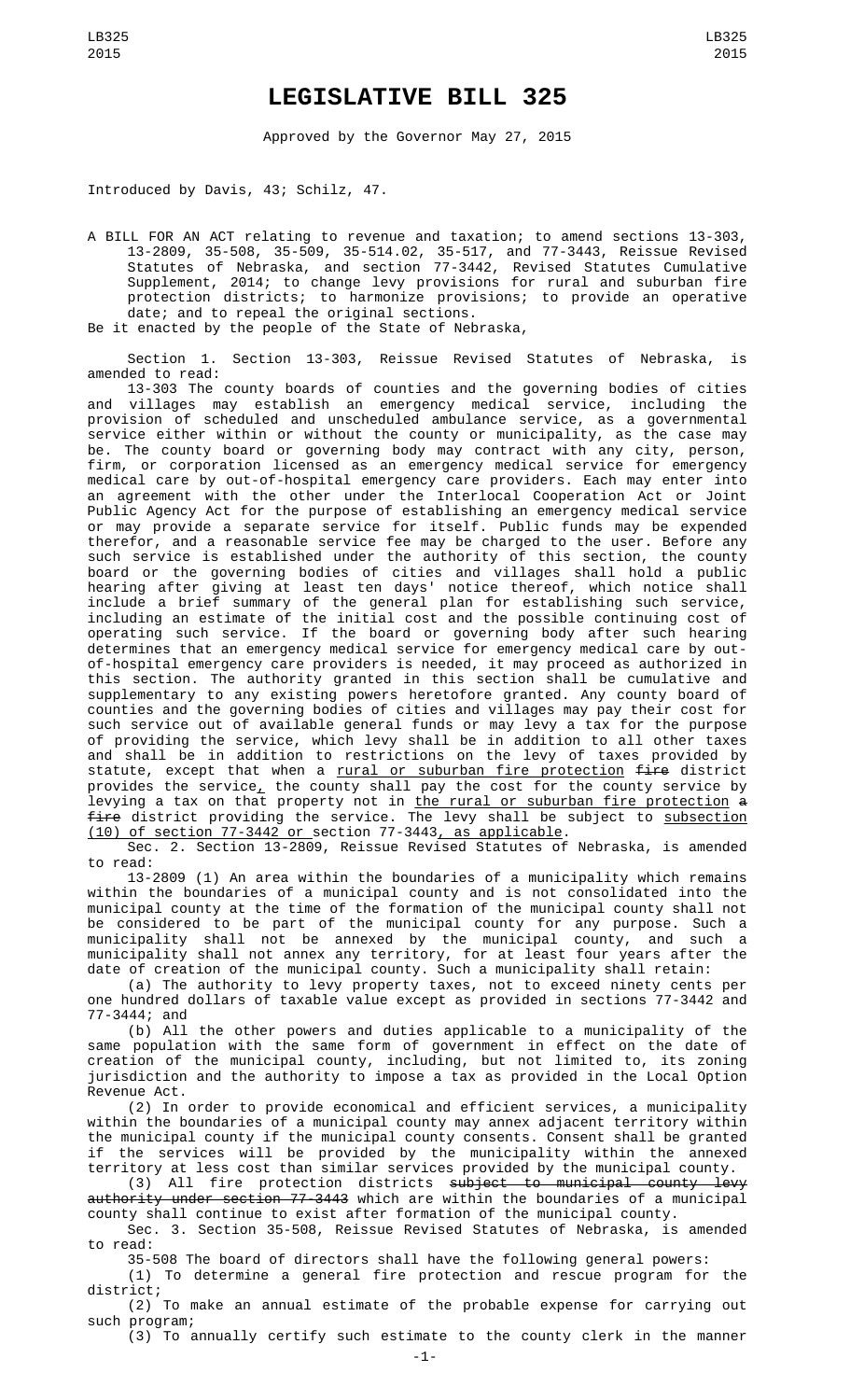provided by section 35-509;

(4) To manage and conduct the business affairs of the district;

(5) To make and execute contracts in the name of and on behalf of the district;

(6) To buy real estate when needed for the district and to sell real estate of the district when the district has no further use for it;

(7) To purchase or lease such firefighting and rescue equipment, supplies, and other real or personal property as necessary and proper to carry out the general fire protection and rescue program of the district;

(8) To incur indebtedness on behalf of the district;

(9) To authorize the issuance of evidences of the indebtedness permitted under subdivision (8) of this section and to pledge any real or personal property owned or acquired by the district as security for the same;

(10) To organize, establish, equip, maintain, and supervise a paid, volunteer, or combination paid and volunteer fire department or company to serve the district and to establish a service award benefit program pursuant to the Volunteer Emergency Responders Recruitment and Retention Act;

(11) To employ and compensate such personnel as necessary to carry out the general fire protection and rescue program of the district;

(12) To authorize the execution of a contract with the Game and Parks Commission or a public power district for fire protection of property of the commission or public power district located in or adjacent to the rural or suburban fire protection district;

(13)(a) If the rural or suburban fire protection district has levy authority pursuant to subsection (10) of section 77-3442, to levy a tax not to exceed ten and one-half cents on each one hundred dollars in any one year upon the taxable value of all taxable property within such district for the purpose of establishing a sinking fund, which shall be in addition to the amount of tax which may be annually levied to defray the general and incidental expenses of such district. The sinking fund shall be for the construction, purchase, improvement, extension, original equipment, or repair, not including maintenance, of district buildings to house equipment or personal belongings of a fire department, for the purchase of firefighting and rescue equipment or apparatus, for the acquisition of any land incidental to such purposes, or for payment of principal and interest on any evidence of indebtedness issued pursuant to subdivisions (8) and (9) of this section. The levy authorized in this subdivision shall be subject to subsection (10) of section 77-3442; and

(b) If the rural or suburban fire protection district does not have levy <u>authority pursuant to subsection (10) of section 77-3442, to <del>(13) To</del> levy a tax</u> not to exceed ten and one-half cents on each one hundred dollars in any one year upon the taxable value of all taxable property within such district $_{\scriptscriptstyle \!\bot}$ subject to section 77-3443, <u>for the purpose of establishing a sinking fund,</u> <u>which shall be </u>in addition to the amount of tax which may be annually levied to defray the general and incidental expenses of such district<u>. The</u> <del>, for the</del> <del>purpose of establishing a</del> sinking fund <u>shall be </u>for the construction, purchase, improvement, extension, original equipment, or repair, not including maintenance, of district buildings to house equipment or personal belongings of a fire department, for the purchase of firefighting and rescue equipment or apparatus, for the acquisition of any land incidental to such purposes, or for payment of principal and interest on any evidence of indebtedness issued pursuant to subdivisions (8) and (9) of this section. For purposes of section 77-3443, the county board of the county in which the greatest portion of the valuation of the district is located shall approve the levy;

(14) To adopt and enforce fire codes and establish penalties at annual meetings, except that the code must be available prior to annual meetings and notice shall so provide; and

(15) Generally to perform all acts necessary to fully carry out the purposes of sections 35-501 to 35-517.

Sec. 4. Section 35-509, Reissue Revised Statutes of Nebraska, is amended to read:

35-509 (1) The board of directors shall have the power and duty to determine a general fire protection and rescue policy for the district and shall annually fix the amount of money for the proposed budget statement as may be deemed sufficient and necessary in carrying out such contemplated program for the ensuing fiscal year, including the amount of principal and interest upon the indebtedness of the district for the ensuing year.—<del>After</del>

(2)(a) For any rural or suburban fire protection district that has levy authority pursuant to subsection (10) of section 77-3442, after the adoption of the budget statement, the president and secretary of the district shall certify the amount of tax to be levied which the district requires for the adopted budget statement for the ensuing year to the proper county clerk or county clerks on or before August 1 of each year. The county board shall levy a tax not to exceed ten and one-half cents on each one hundred dollars upon the taxable value of all the taxable property in such district for the maintenance of the fire protection district for the fiscal year, plus such levy as is authorized to be made under subdivision (13)(a) of section 35-508, all such levies being subject to subsection (10) of section 77-3442. The tax shall be collected as other taxes are collected in the county, deposited with the county treasurer, and placed to the credit of the rural or suburban fire protection district so authorizing the same on or before the fifteenth day of each month or more frequently as provided in section 77-1759 or be remitted to the county treasurer of the county in which the greatest portion of the valuation of the district is located as is provided for by subsection (3) of this section.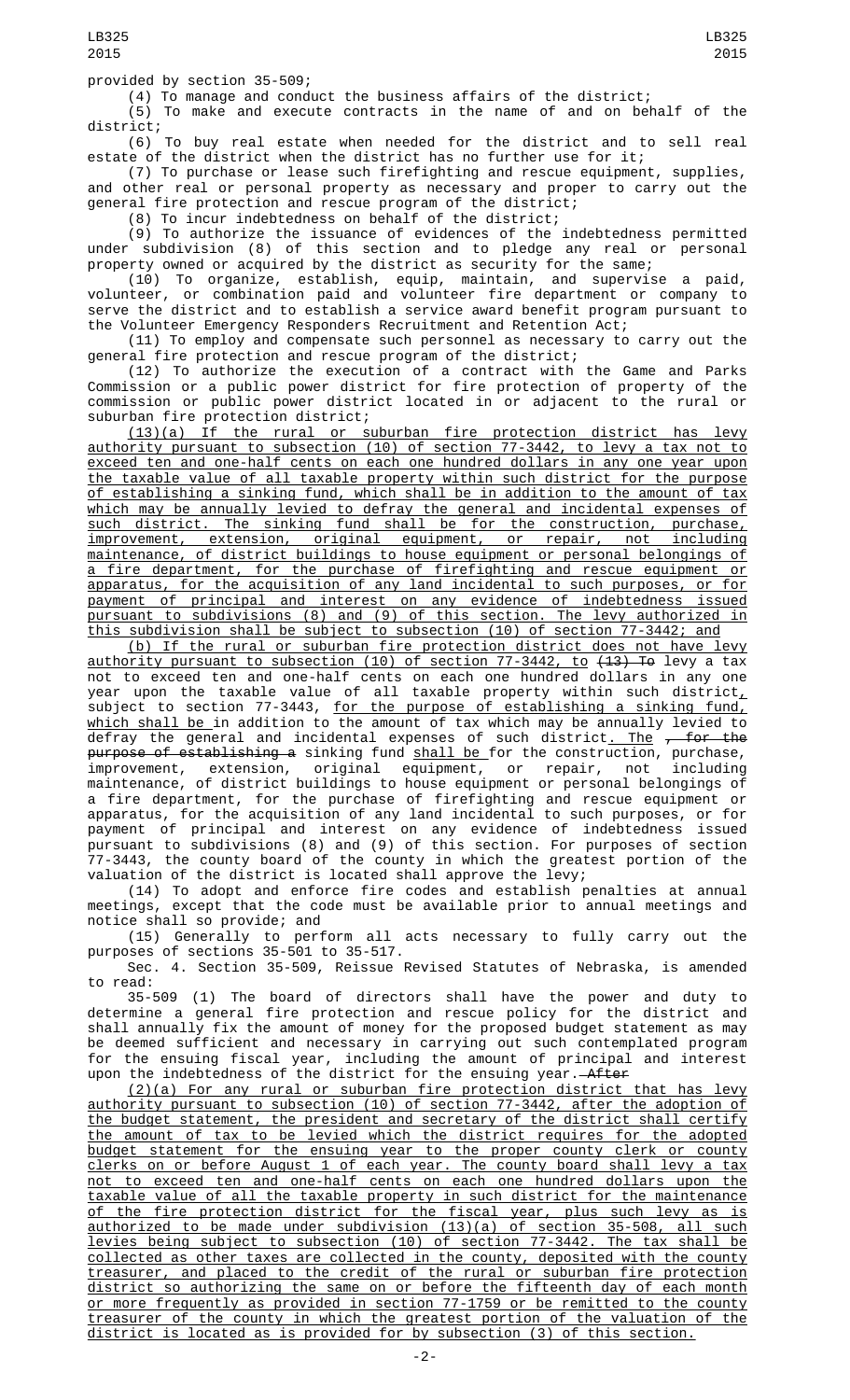(b) For any rural or suburban fire protection district that does not have levy authority pursuant to subsection (10) of section 77-3442, after the adoption of the budget statement, the president and secretary of the district shall <u>certify</u> <del>request</del> the amount of tax to be levied which the district requires for the adopted budget statement for the ensuing year to the proper county <u>clerk or county clerks</u> <del>board</del> on or before August 1 of each year. <u>The</u> county Such board shall levy a tax not to exceed ten and one-half cents on each one hundred dollars upon the taxable value of all the taxable property in such district when the district is a rural or suburban fire protection district, for the maintenance of the fire protection district for the fiscal year as provided <del>by law</del>, plus such levy as is authorized to be made under subdivision (13)<u>(b)</u> of section 35-508, all such levies being subject to section 77-3443. The tax shall be collected as other taxes are collected in the county, deposited with the county treasurer, and placed to the credit of the rural or suburban fire protection district so authorizing the same on or before the fifteenth day of each month or more frequently as provided in section 77-1759 or be remitted to the county treasurer of the county in which the greatest portion of the valuation of the district is located as is provided for by subsection (<u>3</u> 2) of this section. For purposes of section 77-3443, the county board of the county in which the greatest portion of the valuation of the district is located shall approve the levy.

 $(3 \t2)$  All such taxes collected or received for the district by the treasurer of any other county than the one in which the greatest portion of the valuation of the district is located shall be remitted to the treasurer of the county in which the greatest portion of the valuation of the district is located at least quarterly. All such taxes collected or received shall be placed to the credit of such district in the treasury of the county in which the greatest portion of the valuation of the district is located.

 $(4, 3)$  In no case shall the amount of tax levy exceed the amount of funds to be received from taxation according to the adopted budget statement of the district.

Sec. 5. Section 35-514.02, Reissue Revised Statutes of Nebraska, is amended to read:

35-514.02  $(1)$  A rural or suburban fire protection district may establish an emergency medical service, including the provision of scheduled or unscheduled ambulance service, or provide fire protection service either within or without the district, may enter into agreements under the Interlocal Cooperation Act and the Joint Public Agency Act for the purpose of establishing an emergency medical service or providing fire protection service, may contract with any city, person, firm, corporation, or other fire protection district to provide such services, may expend funds of the district, and may charge a reasonable fee to the user. Before any such services are established under the authority of this section, the rural or suburban fire protection district shall hold a public hearing after giving at least ten days' notice, which notice shall include a brief summary of the general plan for establishing the emergency medical service or providing fire protection service, including an estimate of the initial cost and the possible continuing cost of operating the emergency medical service or fire protection service. If the board after such hearing determines that an emergency medical service or fire protection service is needed, it may proceed as authorized in this section. The authority granted in this section shall be cumulative and supplementary to any existing powers heretofore granted.

(2) Any fire protection district providing any service under this section may pay the cost for the service out of available funds or may levy a tax for the purpose of supporting an emergency medical service or providing fire protection service, which levy shall be in addition to any other tax for such fire protection district and shall be subject to (a) subsection (10) of section 77-3442 if the fire protection district has levy authority pursuant to subsection (10) of section 77-3442 or (b) section 77-3443 if the fire protection district does not have levy authority pursuant to subsection (10) of section 77-3442.

(3) When a fire protection district levies a tax for the purpose of supporting an emergency medical service, the taxpayers of such district shall be exempt from any tax levied under section 13-303.

 $(\mathtt{4})$  The board of a fire protection district which provides fire protection service outside of the district may charge a political subdivision with which the district has entered into an agreement for such service on a per-call basis for such service.

Sec. 6. Section 35-517, Reissue Revised Statutes of Nebraska, is amended to read:

35-517 (1) <u>The</u> <del>By July 1, 1999, the</del> county board shall set the boundaries of all rural or suburban fire protection districts in the county so that all areas within the county which are not within the incorporated areas of cities and villages are included within a rural or suburban fire protection district.

(2) By July 1 of the year following the dissolution of any rural or suburban fire protection district, the county board shall set the boundaries of all remaining rural and suburban fire protection districts so that all areas within the county which are not within the incorporated areas of cities and villages are included within a rural or suburban fire protection district.

(3) Any county may set the boundaries of all rural and suburban fire protection districts <u>which have the greatest portion of their valuation in such</u> county for which the county is responsible for allocating levy authority under section 77-3443 so that the highest levy of a rural or suburban fire protection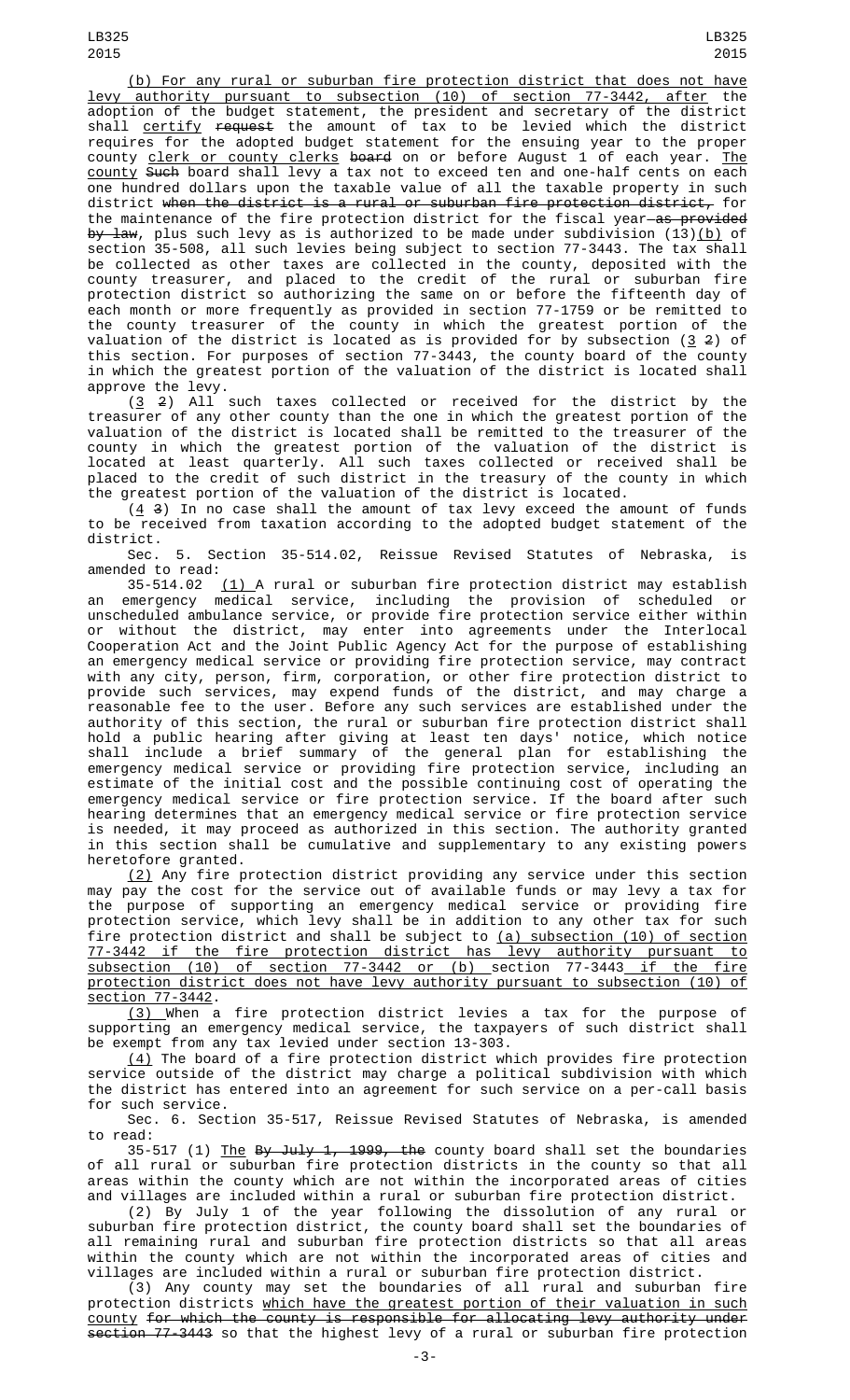district is no more than two times the average levy of all rural and suburban fire protection districts which have the greatest portion of their valuation in such county for which the county is responsible for allocating levy authority <del>under section 77-3443</del> based on the property tax request <u>or levy </u>and associated valuation for the current fiscal year. For purposes of this subsection, each county shall examine the property tax request <u>or levy </u>of each rural or suburban fire protection district in the county for all purposes except bonded indebtedness for the current fiscal year and lease-purchase contracts in existence on July 1, 1998, as compared to the valuation for the tax year against which the levy was imposed. If one or more fire protection districts do not meet the standard required by this subsection for the current year, boundaries may be relocated to place more valuation in the high levy districts and less in the low levy districts so that the standard is met. If any district is to be eliminated by the county to meet the standard, the property tax request or levy for the current fiscal year will be assumed to be transferred to the other districts which are to be in the territory of the eliminated district in proportion to the valuation transferred to such districts for purposes of compliance with the standard, the district shall be deemed to be dissolved, and the obligations and assets of the district shall be disposed of as provided in section 35-521. For purposes of this subsection, the average levy of all rural and suburban fire protection districts means the total taxes levied by all rural and suburban fire protection districts in a county which have the greatest portion of their valuation in such county for which the county is responsible for allocating levy authority divided by the total taxable valuation of all such districts.

(4) Before May 1 of the year in which any change in boundaries allowed or required under this section is to be effective, the county board shall forthwith designate a time and place for a hearing before the county board of such county and shall give due notice thereof in the manner prescribed by section 35-514. The hearing shall be prior to June 1. At the time and place so fixed the county board shall meet and all persons interested shall have opportunity to be heard. Thereupon, the county board shall consider the general rural fire protection policy for the county as a whole and shall determine the boundaries of the district or districts, whether as existing prior to such determination or otherwise, and shall make a written order of such determination which shall be filed in the office of the county clerk by July 1 of the year in which any change in boundaries under this section is to be effective. If all rural and suburban fire protection districts <u>in a county</u> which have the greatest portion of their valuation in such county for which the county is responsible for allocating levy authority under section 77-3443 agree to a change in boundaries and submit a proposal to change boundaries to the county board prior to the hearing, the county shall adopt the proposal unless it finds that the proposal is not consistent with the fire protection policy in the county as a whole or does not result in levies which comply with the standard described in this section. Thereafter, such reorganized district or districts shall be deemed to be organized and operating under sections 35-501 to 35-517. Nothing herein contained shall impair, affect, or discharge any previously existing contract, obligation, lien, or charge of the district or districts.

Sec. 7. Section 77-3442, Revised Statutes Cumulative Supplement, 2014, is amended to read:

77-3442 (1) Property tax levies for the support of local governments for fiscal years beginning on or after July 1, 1998, shall be limited to the amounts set forth in this section except as provided in section 77-3444.

(2)(a) Except as provided in subdivision (2)(e) of this section, school districts and multiple-district school systems, except learning communities and school districts that are members of learning communities, may levy a maximum levy of one dollar and five cents per one hundred dollars of taxable valuation of property subject to the levy.

(b) For each fiscal year, learning communities may levy a maximum levy for the general fund budgets of member school districts of ninety-five cents per one hundred dollars of taxable valuation of property subject to the levy. The proceeds from the levy pursuant to this subdivision shall be distributed pursuant to section 79-1073.

(c) Except as provided in subdivision (2)(e) of this section, for each fiscal year, school districts that are members of learning communities may levy for purposes of such districts' general fund budget and special building funds a maximum combined levy of the difference of one dollar and five cents on each one hundred dollars of taxable property subject to the levy minus the learning community levies pursuant to subdivisions (2)(b) and (2)(g) of this section for such learning community.

(d) Excluded from the limitations in subdivisions (2)(a) and (2)(c) of this section are amounts levied to pay for sums agreed to be paid by a school district to certificated employees in exchange for a voluntary termination of employment and amounts levied to pay for special building funds and sinking funds established for projects commenced prior to April 1, 1996, for construction, expansion, or alteration of school district buildings. For purposes of this subsection, commenced means any action taken by the school board on the record which commits the board to expend district funds in planning, constructing, or carrying out the project.

(e) Federal aid school districts may exceed the maximum levy prescribed by subdivision (2)(a) or (2)(c) of this section only to the extent necessary to qualify to receive federal aid pursuant to Title VIII of Public Law 103-382, as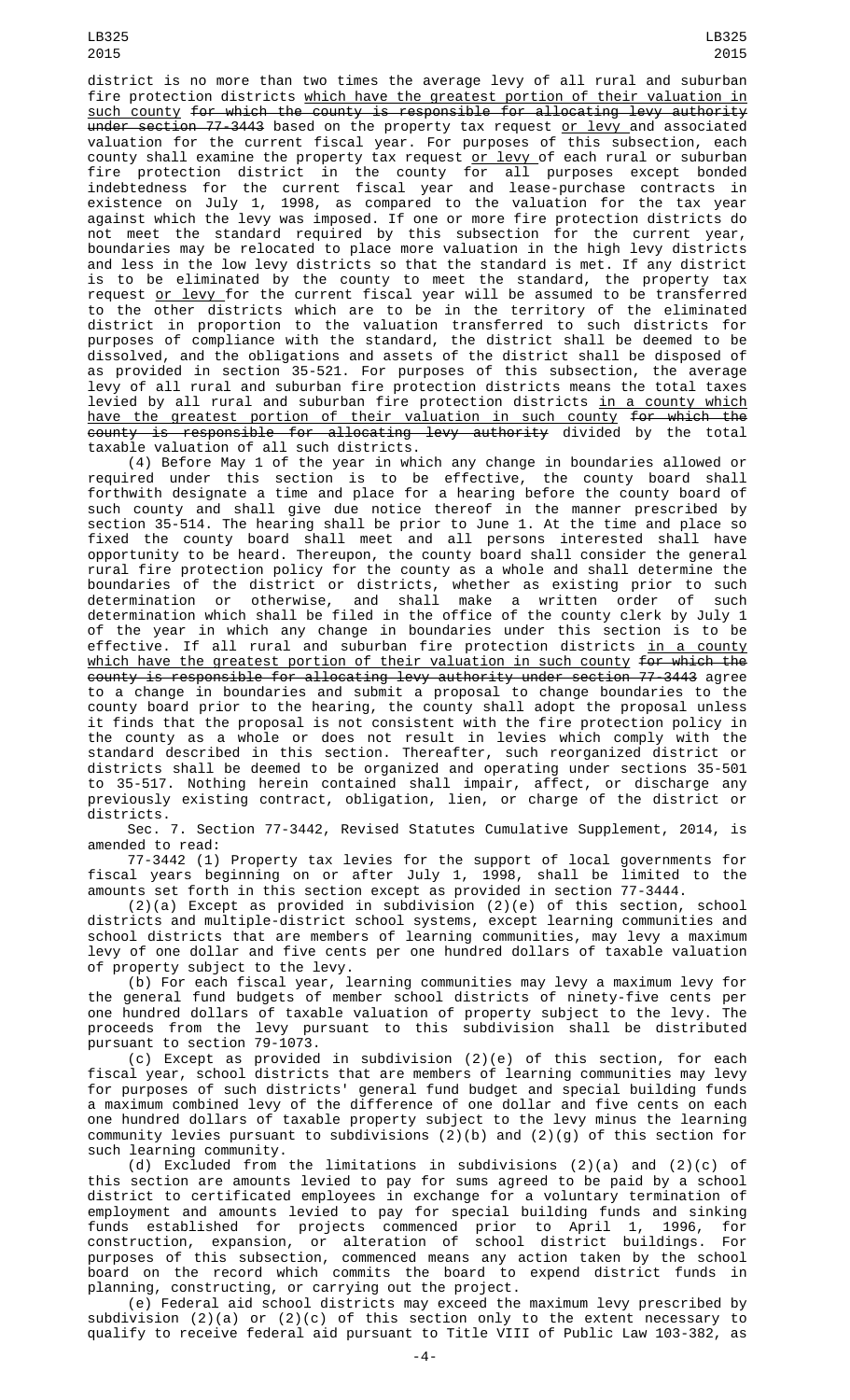such title existed on September 1, 2001. For purposes of this subdivision, federal aid school district means any school district which receives ten percent or more of the revenue for its general fund budget from federal government sources pursuant to Title VIII of Public Law 103-382, as such title existed on September 1, 2001.

(f) For school fiscal year 2002-03 through school fiscal year 2007-08, school districts and multiple-district school systems may, upon a three-fourths majority vote of the school board of the school district, the board of the unified system, or the school board of the high school district of the multiple-district school system that is not a unified system, exceed the maximum levy prescribed by subdivision (2)(a) of this section in an amount equal to the net difference between the amount of state aid that would have been provided under the Tax Equity and Educational Opportunities Support Act without the temporary aid adjustment factor as defined in section 79-1003 for the ensuing school fiscal year for the school district or multiple-district school system and the amount provided with the temporary aid adjustment factor. The State Department of Education shall certify to the school districts and multiple-district school systems the amount by which the maximum levy may be exceeded for the next school fiscal year pursuant to this subdivision (f) of this subsection on or before February 15 for school fiscal years 2004-05 through 2007-08.

(g) For each fiscal year, learning communities may levy a maximum levy of two cents on each one hundred dollars of taxable property subject to the levy for special building funds for member school districts. The proceeds from the levy pursuant to this subdivision shall be distributed pursuant to section 79-1073.01.

(h) For each fiscal year, learning communities may levy a maximum levy of one-half cent on each one hundred dollars of taxable property subject to the levy for elementary learning center facility leases, for remodeling of leased elementary learning center facilities, and for up to fifty percent of the estimated cost for focus school or program capital projects approved by the learning community coordinating council pursuant to section 79-2111.

(i) For each fiscal year, learning communities may levy a maximum levy of one and one-half cents on each one hundred dollars of taxable property subject to the levy for early childhood education programs for children in poverty, for elementary learning center employees, for contracts with other entities or individuals who are not employees of the learning community for elementary learning center programs and services, and for pilot projects, except that no more than ten percent of such levy may be used for elementary learning center employees.

(3)(a) For fiscal years 2011-12 and 2012-13, community college areas may levy a maximum of ten and one-quarter cents per one hundred dollars of taxable valuation of property subject to the levy for operating expenditures and may also levy the additional levies provided in subdivisions (1)(b) and (c) of section 85-1517.

(b) For fiscal year 2013-14 and each fiscal year thereafter, community college areas may levy the levies provided in subdivisions (2)(a) through (c) of section 85-1517, in accordance with the provisions of such subdivisions. A community college area may exceed the levy provided in subdivision (2)(b) of section 85-1517 by the amount necessary to retire general obligation bonds assumed by the community college area or issued pursuant to section 85-1515 according to the terms of such bonds or for any obligation pursuant to section 85-1535 entered into prior to January 1, 1997.

(4)(a) Natural resources districts may levy a maximum levy of four and one-half cents per one hundred dollars of taxable valuation of property subject to the levy.

(b) Natural resources districts shall also have the power and authority to levy a tax equal to the dollar amount by which their restricted funds budgeted to administer and implement ground water management activities and integrated management activities under the Nebraska Ground Water Management and Protection Act exceed their restricted funds budgeted to administer and implement ground water management activities and integrated management activities for FY2003-04, not to exceed one cent on each one hundred dollars of taxable valuation annually on all of the taxable property within the district.

(c) In addition, natural resources districts located in a river basin, subbasin, or reach that has been determined to be fully appropriated pursuant to section 46-714 or designated as overappropriated pursuant to section 46-713 by the Department of Natural Resources shall also have the power and authority to levy a tax equal to the dollar amount by which their restricted funds budgeted to administer and implement ground water management activities and integrated management activities under the Nebraska Ground Water Management and Protection Act exceed their restricted funds budgeted to administer and implement ground water management activities and integrated management activities for FY2005-06, not to exceed three cents on each one hundred dollars of taxable valuation on all of the taxable property within the district for fiscal year 2006-07 and each fiscal year thereafter through fiscal year 2017-18.

(5) Any educational service unit authorized to levy a property tax pursuant to section 79-1225 may levy a maximum levy of one and one-half cents per one hundred dollars of taxable valuation of property subject to the levy.

(6)(a) Incorporated cities and villages which are not within the boundaries of a municipal county may levy a maximum levy of forty-five cents per one hundred dollars of taxable valuation of property subject to the levy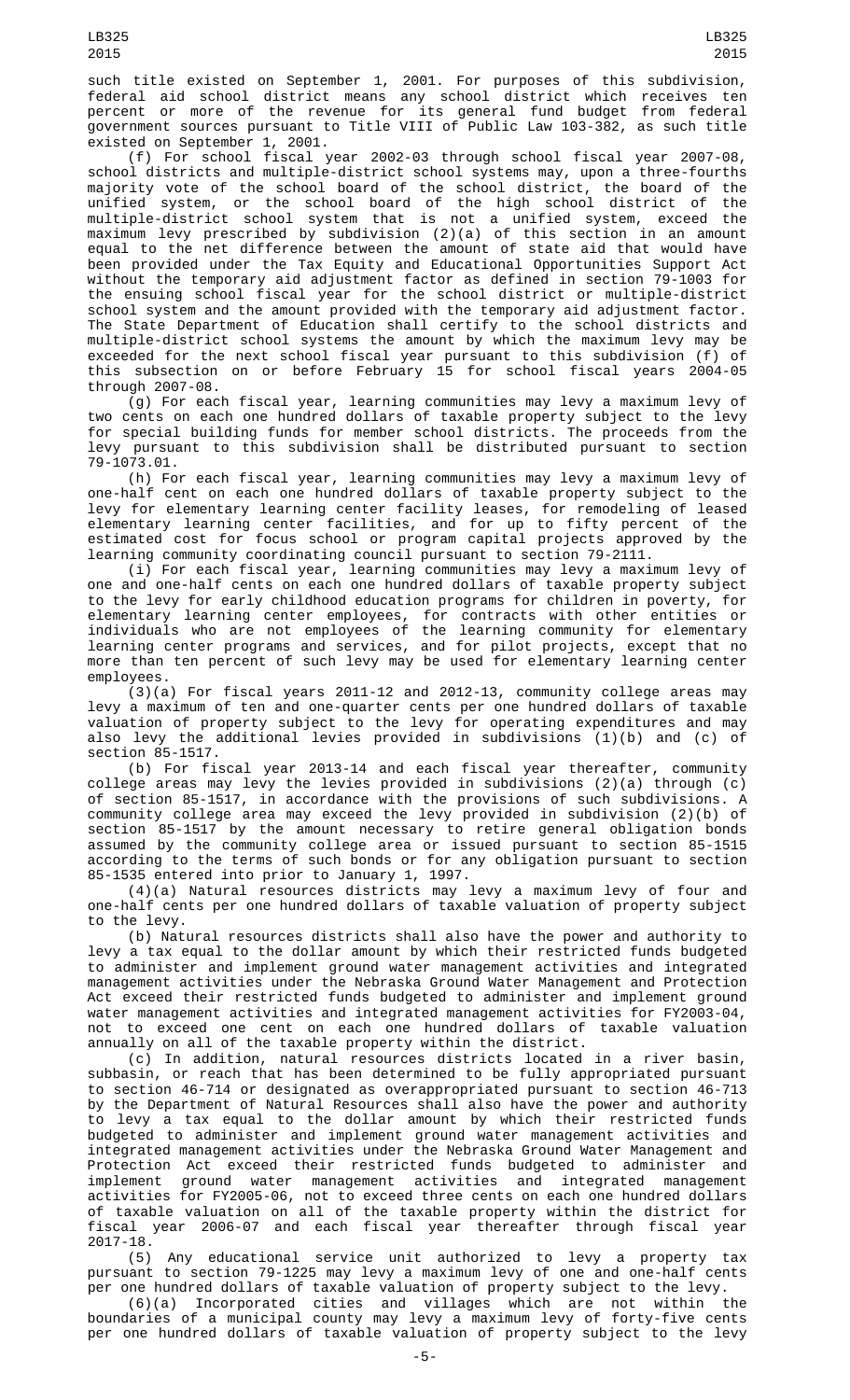plus an additional five cents per one hundred dollars of taxable valuation to provide financing for the municipality's share of revenue required under an agreement or agreements executed pursuant to the Interlocal Cooperation Act or the Joint Public Agency Act. The maximum levy shall include amounts levied to pay for sums to support a library pursuant to section 51-201, museum pursuant to section 51-501, visiting community nurse, home health nurse, or home health agency pursuant to section 71-1637, or statue, memorial, or monument pursuant to section 80-202.

(b) Incorporated cities and villages which are within the boundaries of a municipal county may levy a maximum levy of ninety cents per one hundred dollars of taxable valuation of property subject to the levy. The maximum levy shall include amounts paid to a municipal county for county services, amounts levied to pay for sums to support a library pursuant to section 51-201, a museum pursuant to section 51-501, a visiting community nurse, home health nurse, or home health agency pursuant to section 71-1637, or a statue, memorial, or monument pursuant to section 80-202.

(7) Sanitary and improvement districts which have been in existence for more than five years may levy a maximum levy of forty cents per one hundred dollars of taxable valuation of property subject to the levy, and sanitary and improvement districts which have been in existence for five years or less shall not have a maximum levy. Unconsolidated sanitary and improvement districts which have been in existence for more than five years and are located in a municipal county may levy a maximum of eighty-five cents per hundred dollars of taxable valuation of property subject to the levy.

(8) Counties may levy or authorize a maximum levy of fifty cents per one hundred dollars of taxable valuation of property subject to the levy, except that five cents per one hundred dollars of taxable valuation of property subject to the levy may only be levied to provide financing for the county's share of revenue required under an agreement or agreements executed pursuant to the Interlocal Cooperation Act or the Joint Public Agency Act. The maximum levy shall include amounts levied to pay for sums to support a library pursuant to section 51-201 or museum pursuant to section 51-501. The county may allocate up to fifteen cents of its authority to other political subdivisions subject to allocation of property tax authority under subsection (1) of section 77-3443 and not specifically covered in this section to levy taxes as authorized by law which do not collectively exceed fifteen cents per one hundred dollars of taxable valuation on any parcel or item of taxable property. The county may allocate to one or more other political subdivisions subject to allocation of property tax authority by the county under subsection (1) of section 77-3443 some or all of the county's five cents per one hundred dollars of valuation authorized for support of an agreement or agreements to be levied by the political subdivision for the purpose of supporting that political subdivision's share of revenue required under an agreement or agreements executed pursuant to the Interlocal Cooperation Act or the Joint Public Agency Act. If an allocation by a county would cause another county to exceed its levy authority under this section, the second county may exceed the levy authority in order to levy the amount allocated. Property tax levies for costs of reassumption of the assessment function pursuant to section 77-1340 or 77-1340.04 are not included in the levy limits established in this subsection for fiscal years 2010-11 through 2013-14.

(9) Municipal counties may levy or authorize a maximum levy of one dollar per one hundred dollars of taxable valuation of property subject to the levy. The municipal county may allocate levy authority to any political subdivision or entity subject to allocation under section 77-3443.

(10) Rural and suburban fire protection districts may levy a maximum levy of ten and one-half cents per one hundred dollars of taxable valuation of property subject to the levy if (a) such district is located in a county that had a levy pursuant to subsection (8) of this section in the previous year of at least forty cents per one hundred dollars of taxable valuation of property subject to the levy or (b) for any rural or suburban fire protection district that had a levy request pursuant to section 77-3443 in the previous year, the county board of the county in which the greatest portion of the valuation of such district is located did not authorize any levy authority to such district in the previous year.

 $(11 \t 10)$  Property tax levies (a) for judgments, except judgments or orders from the Commission of Industrial Relations, obtained against a political subdivision which require or obligate a political subdivision to pay such judgment, to the extent such judgment is not paid by liability insurance coverage of a political subdivision, (b) for preexisting lease-purchase contracts approved prior to July 1, 1998, (c) for bonds as defined in section 10-134 approved according to law and secured by a levy on property except as provided in section 44-4317 for bonded indebtedness issued by educational service units and school districts, and (d) for payments by a public airport to retire interest-free loans from the Department of Aeronautics in lieu of bonded indebtedness at a lower cost to the public airport are not included in the levy limits established by this section.

(12 11) The limitations on tax levies provided in this section are to include all other general or special levies provided by law. Notwithstanding other provisions of law, the only exceptions to the limits in this section are those provided by or authorized by sections 77-3442 to 77-3444.

 $(13 \t42)$  Tax levies in excess of the limitations in this section shall be considered unauthorized levies under section 77-1606 unless approved under section 77-3444.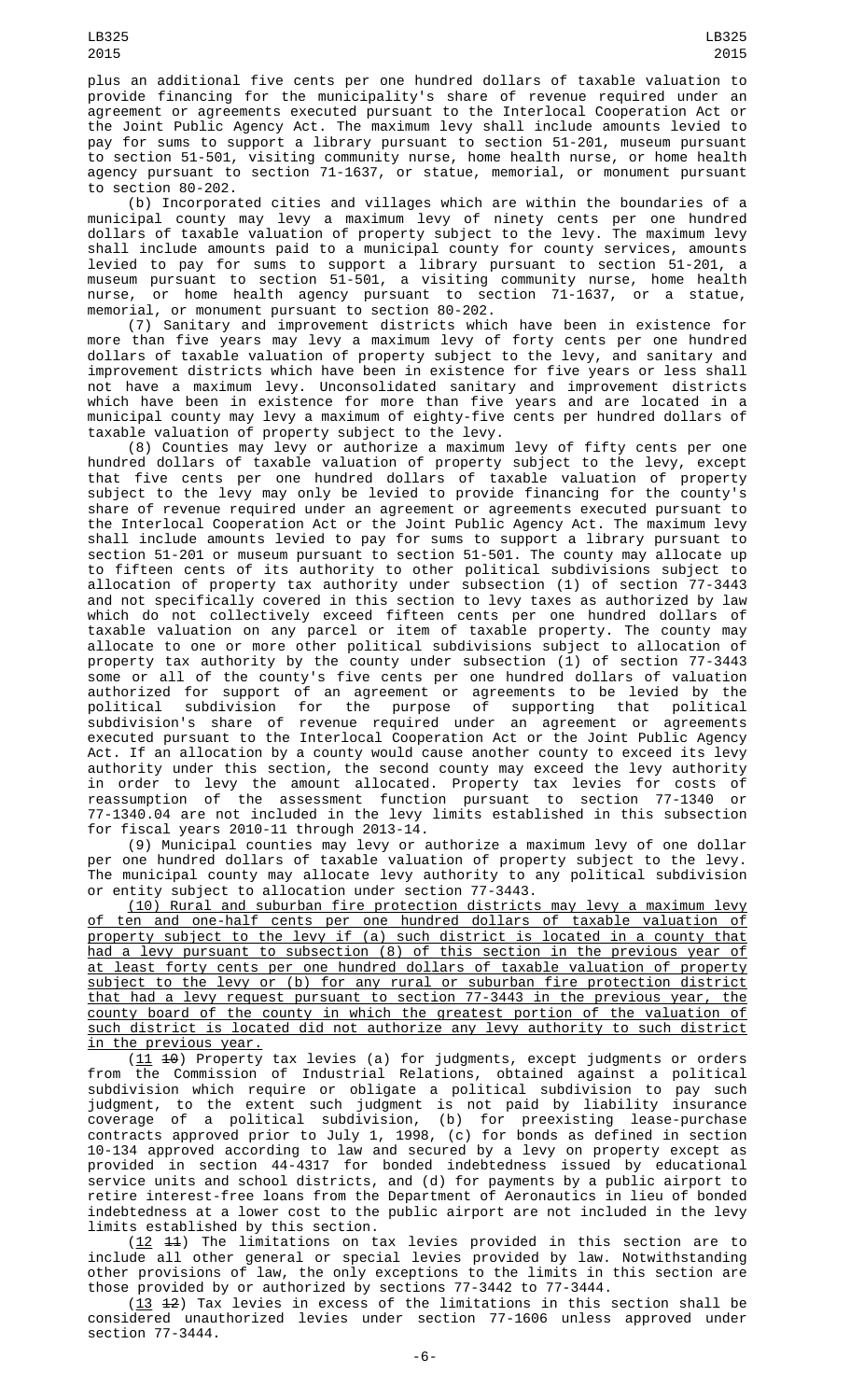(14 13) For purposes of sections 77-3442 to 77-3444, political subdivision means a political subdivision of this state and a county agricultural society.

 $(15$  44) For school districts that file a binding resolution on or before May 9, 2008, with the county assessors, county clerks, and county treasurers for all counties in which the school district has territory pursuant to subsection (7) of section 79-458, if the combined levies, except levies for bonded indebtedness approved by the voters of the school district and levies for the refinancing of such bonded indebtedness, are in excess of the greater of (a) one dollar and twenty cents per one hundred dollars of taxable valuation of property subject to the levy or (b) the maximum levy authorized by a vote pursuant to section 77-3444, all school district levies, except levies for bonded indebtedness approved by the voters of the school district and levies for the refinancing of such bonded indebtedness, shall be considered unauthorized levies under section 77-1606.

Sec. 8. Section 77-3443, Reissue Revised Statutes of Nebraska, is amended to read:

77-3443 (1) All political subdivisions, other than (a) school districts, community colleges, natural resources districts, educational service units, cities, villages, counties, municipal counties, <u>rural and suburban fire</u> protection districts that have levy authority pursuant to subsection (10) of section 77-3442, and sanitary and improvement districts and (b) political subdivisions subject to municipal allocation under subsection (2) of this section, may levy taxes as authorized by law which are authorized by the county board of the county or the council of a municipal county in which the greatest portion of the valuation is located, which are counted in the county or municipal county levy limit provided in section 77-3442, and which do not collectively total more than fifteen cents per one hundred dollars of taxable valuation on any parcel or item of taxable property for all governments for which allocations are made by the municipality, county, or municipal county, except that such limitation shall not apply to property tax levies for preexisting lease-purchase contracts approved prior to July 1, 1998, for bonded indebtedness approved according to law and secured by a levy on property, and for payments by a public airport to retire interest-free loans from the Department of Aeronautics in lieu of bonded indebtedness at a lower cost to the public airport. The county board or council shall review and approve or disapprove the levy request of all political subdivisions subject to this subsection. The county board or council may approve all or a portion of the levy request and may approve a levy request that would allow the requesting political subdivision to levy a tax at a levy greater than that permitted by law. The county board of a county or the council of a municipal county which contains a transit authority created pursuant to section 14-1803 shall allocate no less than three cents per one hundred dollars of taxable property within the city or municipal county subject to the levy to the transit authority if requested by such authority. For any political subdivision subject to this subsection that receives taxes from more than one county or municipal county, the levy shall be allocated only by the county or municipal county in which the greatest portion of the valuation is located. The county board of equalization shall certify all levies by October 15 to insure that the taxes levied by political subdivisions subject to this subsection do not exceed the allowable limit for any parcel or item of taxable property. The levy allocated by the county or municipal county may be exceeded as provided in section 77-3444.

(2) All city airport authorities established under the Cities Airport Authorities Act, community redevelopment authorities established under the Community Development Law, transit authorities established under the Transit Authority Law, and offstreet parking districts established under the Offstreet Parking District Act may be allocated property taxes as authorized by law which are authorized by the city, village, or municipal county and are counted in the city or village levy limit or municipal county levy limit provided by section 77-3442, except that such limitation shall not apply to property tax levies for preexisting lease-purchase contracts approved prior to July 1, 1998, for bonded indebtedness approved according to law and secured by a levy on property, and for payments by a public airport to retire interest-free loans from the Department of Aeronautics in lieu of bonded indebtedness at a lower cost to the public airport. For offstreet parking districts established under the Offstreet Parking District Act, the tax shall be counted in the allocation by the city proportionately, by dividing the total taxable valuation of the taxable property within the district by the total taxable valuation of the taxable property within the city multiplied by the levy of the district. The city council of a city which has created a transit authority pursuant to section 14-1803 or the council of a municipal county which contains a transit authority shall allocate no less than three cents per one hundred dollars of taxable property subject to the levy to the transit authority if requested by such authority. The city council, village board, or council shall review and approve or disapprove the levy request of the political subdivisions subject to this subsection. The city council, village board, or council may approve all or a portion of the levy request and may approve a levy request that would allow a levy greater than that permitted by law. The levy allocated by the municipality or municipal county may be exceeded as provided in section 77-3444.

(3) On or before August 1, all political subdivisions subject to county, municipal, or municipal county levy authority under this section shall submit a preliminary request for levy allocation to the county board, city council, village board, or council that is responsible for levying such taxes. The preliminary request of the political subdivision shall be in the form of a